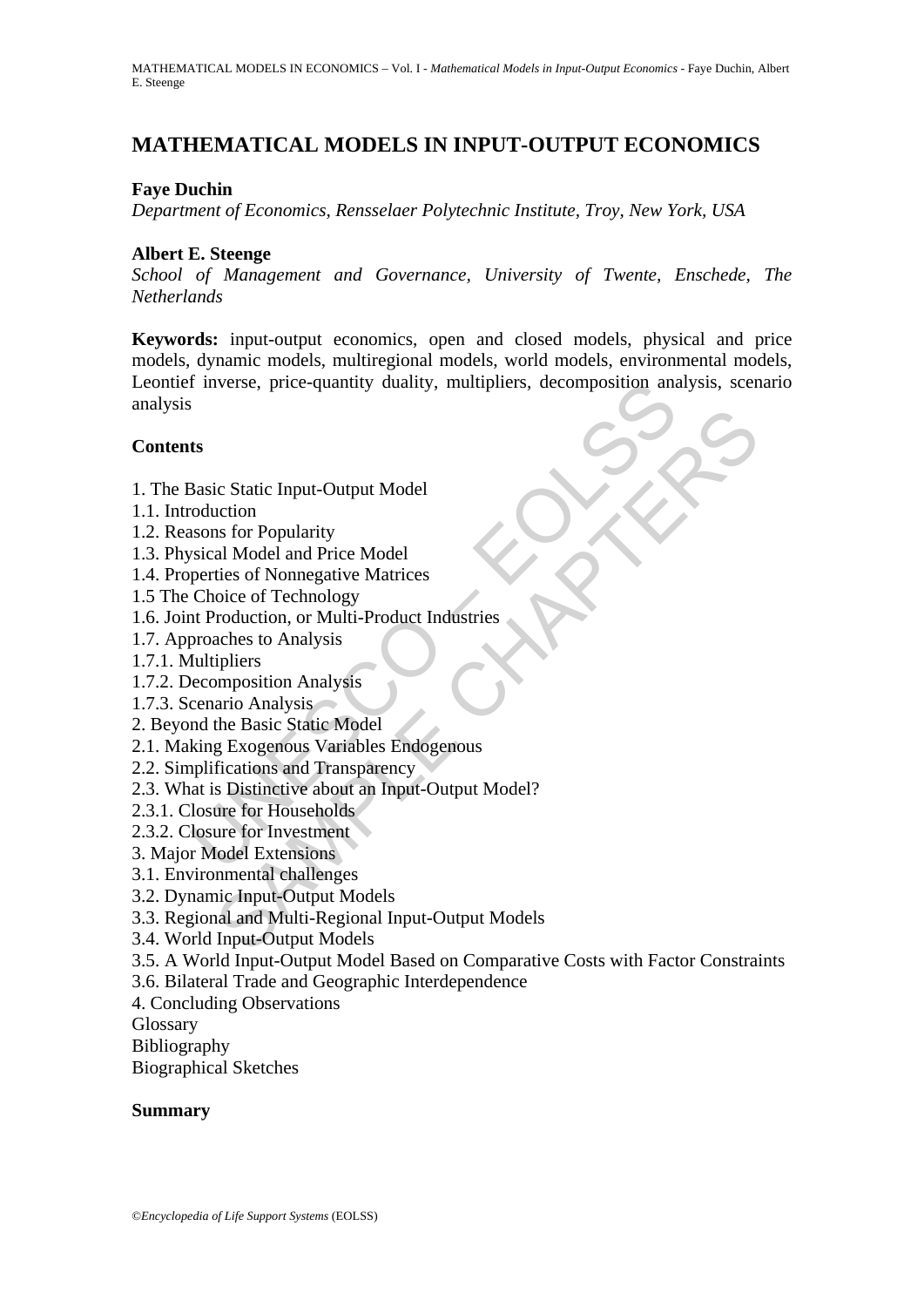This chapter describes the mathematical basis for input-output economics, the major types of models, and the underlying economic theory. The features of these models that make them especially well suited for understanding the connections between the economy and the environment are emphasized throughout. These include the dual physical and price representations and the representation of resource inputs as factors of production, whether they are priced or not.

The basic static physical and price models are described, along with their major properties and associated databases. The most important approaches to analysis involve multipliers, decomposition, and scenario analysis. Going beyond the basic static framework requires the progressive closure of the model by making exogenous variables endogenous while maintaining simplicity, transparency, and the distinctive feature of an input-output model: the simultaneous determination of solutions at the sectoral level and the economy-wide level. Closures for household activities and for investment are described by way of example.

S' encogenous with inationalizing sumptions where the main and of a in input-output model: the simultaneous determination of s level and the economy-wide level. Closures for household acceleration and policies for constrai well and the economy-wide level. Closures for household activities and<br>are described by way of example.<br>extensions of the basic model accommodate the representation of pollu<br>and policies for constraining them, dynamic mode The major extensions of the basic model accommodate the representation of pollutant emissions and policies for constraining them, dynamic models, and multi-regional models, the latter including a new version of a world model that solves for bilateral trade flows and region-specific prices based on comparative advantage with factor constraints. The concluding section describes the challenges currently being addressed within the field. An annotated bibliography provides references for further reading and includes both classic articles and active research areas.

## **1. The Basic Static Input-Output Model**

## **1.1. Introduction**

Economists are concerned with promoting innovation, and achieving efficiency by reducing production costs, in order to maximize the prospects for growth, profits, and increased consumption. They portray the economy in terms of a circular flow of income between producers and consumers: producers pay incomes to workers, and workers use their income to buy goods and services. Goods are assumed to move around the circle in the opposite direction from the money flows.

While stylized, this image accurately conveys the duality between the systems of physical flows and of money values that constitute an economy. However, while the money flows indeed stay within the economic system, producing the physical flows requires inputs of resources from the environment and discharges wastes into the environment. Typically the role of the environment is ignored by economists: resources are treated as "free gifts of nature," and wastes are called "externalities," meaning that they are external to the economic system.

Input-output economics shares with other conceptual approaches to economics a concern for achieving efficiency in the use of resources to produce goods. However, input-output economics also accommodates other objectives, not only conceptually but also operationally: it differs from other schools of thought in not *imposing* growth and efficiency objectives on its mathematical models. Both resource inputs and wastes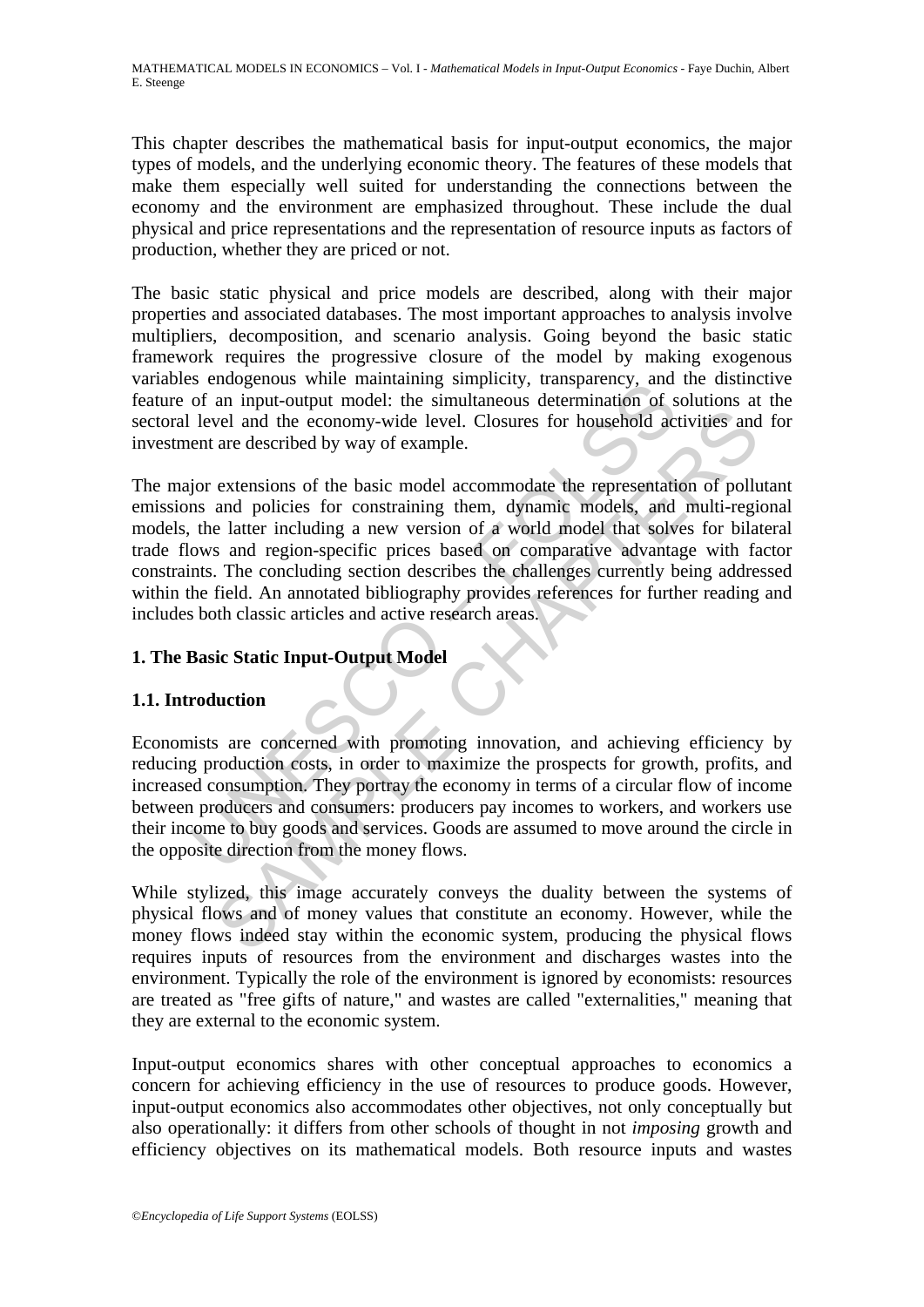generated are standard variables in an input-output analysis that are explicitly represented in equations, whether they have prices or not. These features, while not always fully exploited, make input-output economics especially suitable for environmental analysis.

In the 1930s Wassily Leontief published a pair of articles that laid the groundwork for input-output economics. The first article described the design and construction of what he called a Tableau Economique of the United States for the year 1919, the direct precursor of today's input-output table with its distinctive focus on the inter-industry transactions until then essentially ignored by economists. The second article was in two parts. First came the theoretical framework, describing the interdependence of the different parts of an economy by a set of mathematical equations intended for manipulating this new kind of table, followed by an empirical implementation of the mathematical model. While the table had been compiled in terms of 41 sectors, it was for practical reasons aggregated to only 10 and, even so, the results had to be approximated because it was not then feasible to compute the inverse of a (10x10) matrix. The close integration of model and database remains a defining characteristic of input-output economics, even as both have been extended into new domains.

*Pats* or an economy by a set or maturination equations that hat ing this new kind of table, followed by an empirical implem attical reasons aggregated to only 10 and, even so, the rest mated because it was not then feasib and model. While the table had been compiled in terms of 41 sectors, it all reasons aggregated to only 10 and, even so, the results had to electors, it all reasons aggregated to only 10 and, even so, the results had to el The order of the publications emphasized the fundamental role accorded to the table, comprised as it still is today of a square inter-industry portion, recording the flows of deliveries from each industry to every other one, supplemented by additional rows representing other inputs, namely labor and capital or, on occasion, resources such as water and land. The latter are designated factors of production, or factor inputs, to indicate that unlike other inputs they are not produced in any industry (or, in the case of capital goods, their capacity cannot be expanded in a single production period). The table is completed by additional columns that represent deliveries from industries to households and other final users; these are called final deliveries or final demand. The resulting table is rectangular, since the number of final demand categories is in general not equal to the number of factors of production. This rectangular table records all transactions taking place in the economy in a specific period of time. The capacity to absorb a substantial level of detail, and the conceptual simplicity and transparency of the framework, make the input-output table and the models that manipulate it well suited to evaluating strategies for sustainable development.

The reference in Leontief's article is to the 18th century *Tableau Economique* of François Quesnay, which depicted the flows of income among landlords, manufacturers (artisans), farmers and other agricultural workers, and merchants derived from the sale of agricultural goods and fabricated products. By contrast, a contemporary input-output flow table distinguishes dozens if not hundreds of sectors producing goods and services in a modern economy.

Input-output tables are compiled in many countries by official statistical offices, specialized official or semi-official institutes such as national banks or universities, private companies, or individual researchers. They use several methods to build inputoutput tables, all of which share characteristics associated with the System of National Accounts. These guidelines guarantee internal consistency of the tables, consistency with widely used national aggregates such as gross national product, and comparability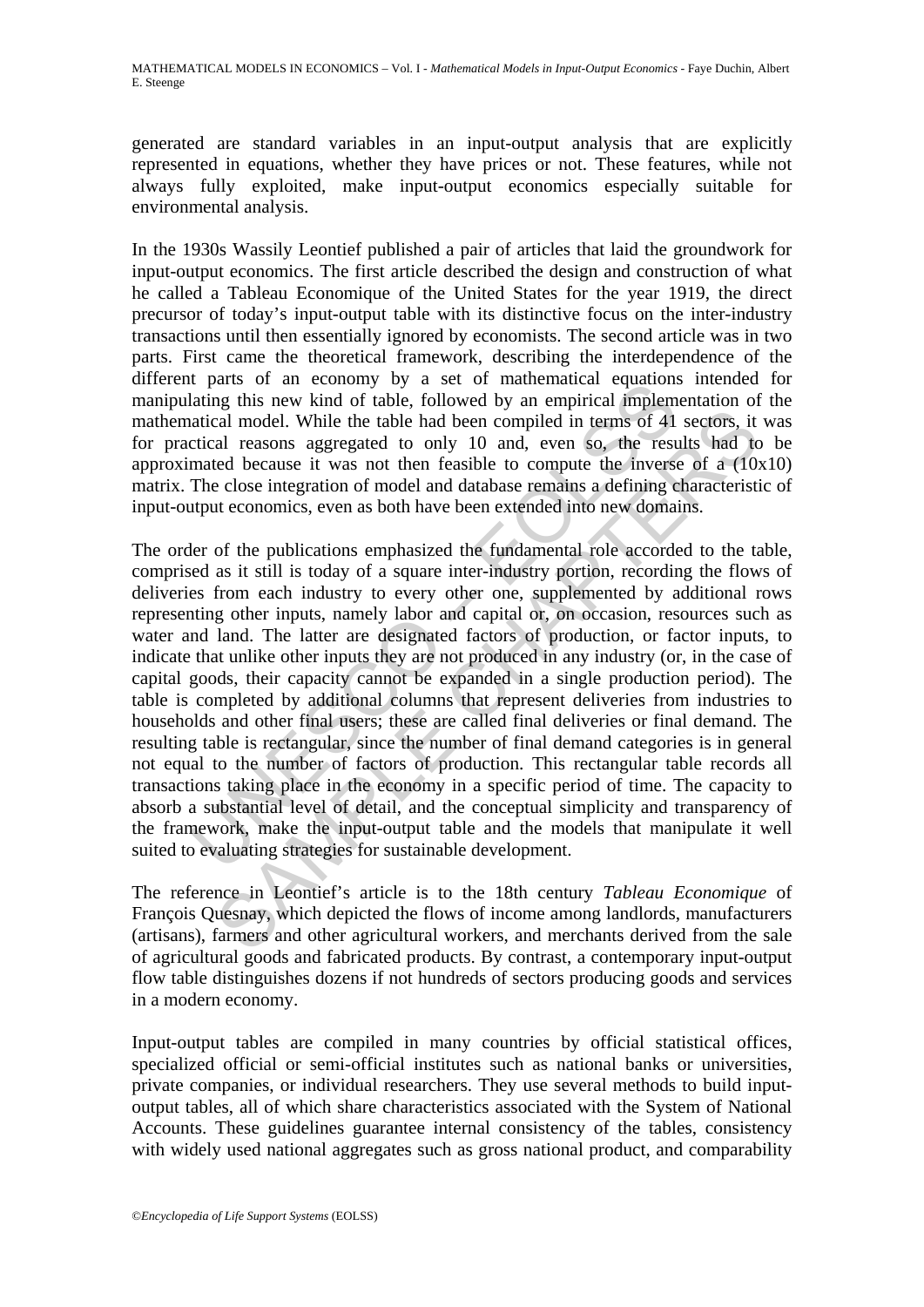among tables representing different economies. International organizations such as the UN, OECD (previously OEEC) or Eurostat have played an important role in issuing guidelines for the national accounts, including for input-output tables.

The square portion of the input-output table has *n* rows and *n* columns, and the figure in the *i* -th row and *j* -th column represents the amount of product from industry *i* delivered to industry *j* in a particular calendar year. The result of dividing that quantity by the total output of industry *j* is a coefficient measuring input per unit of output. In this way the  $n \times n$  portion of the flow table is converted to an  $n \times n$  matrix of coefficients, of which the entries in the *j* -th column include (when supplemented by the *j* -th column of factor inputs per unit of output) all inputs needed to produce one unit of output of industry *j*. This column of coefficients is said to represent the average technology in use in industry *j* . For simplicity it is assumed that every industry, or sector, is associated with a single characteristic output produced using a single average technology.

Call the  $(n \times n)$  matrix of inter-industry coefficients **A**, the  $(n \times 1)$  vector of outputs **x**, and the likewise  $(n \times 1)$  vector of final deliveries **y**, while **F** is the  $k \times n$  matrix of factor inputs per unit of output (one row for each of *k* factors) and total factor use is the vector **f** . Then the basic static input-output model states that:

\n- unit of output of industry *j*. This column of coefficients is said to represent the ave-  
technology in use in industry *j*. For simplicity it is assumed that every industry  
sector, is associated with a single characteristic output produced using a single ave-  
technology.
\n- Call the 
$$
(n \times n)
$$
 matrix of inter-industy coefficients **A**, the  $(n \times 1)$  vector of output  
and the likewise  $(n \times 1)$  vector of final deliveries **y**, while **F** is the  $k \times n$  matrix  
function inputs per unit of output (one row for each of *k* factors) and total factor use is  
vector **f**. Then the basic static input-output model states that:
\n- $(I - A)x = y$ , or
\n- $x = (I - A)^{-1}y$  and
\n- $f = Fx$
\n- $(2)$
\n- where the inverse matrix  $(I - A)^{-1}$  has been called the L*contief* inverse. It is also kn  
as the multiplier matrix or matrix of multipliers. (Because the economy need  
produce a larger amount of a specific good than the amount of final demand for  
good, final demand **y** needs to be 'multiplied' to obtain **x**.)
\n- Equations (1) and (2) are called a quantity input-output model, and the correspondence of this function is the **A** and **F** matrices are ratios of physical units.
\n

where the inverse matrix  $(I - A)^{-1}$  has been called the Leontief inverse. It is also known as the multiplier matrix or matrix of multipliers. (Because the economy needs to produce a larger amount of a specific good than the amount of final demand for that good, final demand **y** needs to be 'multiplied' to obtain **x** .)

Equations (1) and (2) are called a quantity input-output model, and the corresponding parameters (the coefficients in the **A** and **F** matrices) are ratios of physical units such as tons of plastic per computer (dollars' worth being one special case of a quantity). If **v** is given, the solution vector **x** represents the quantities of sectoral outputs. Equations (1) and (2) comprise the basic static input-output model. The following sections of this chapter describe extensions to that model and the kinds of questions the extended models have been designed to answer.

### **1.2. Reasons for Popularity**

By the end of the  $20<sup>th</sup>$  century, the basic static input-output model had been used extensively in empirical economic analysis. More recently, the special appeal of this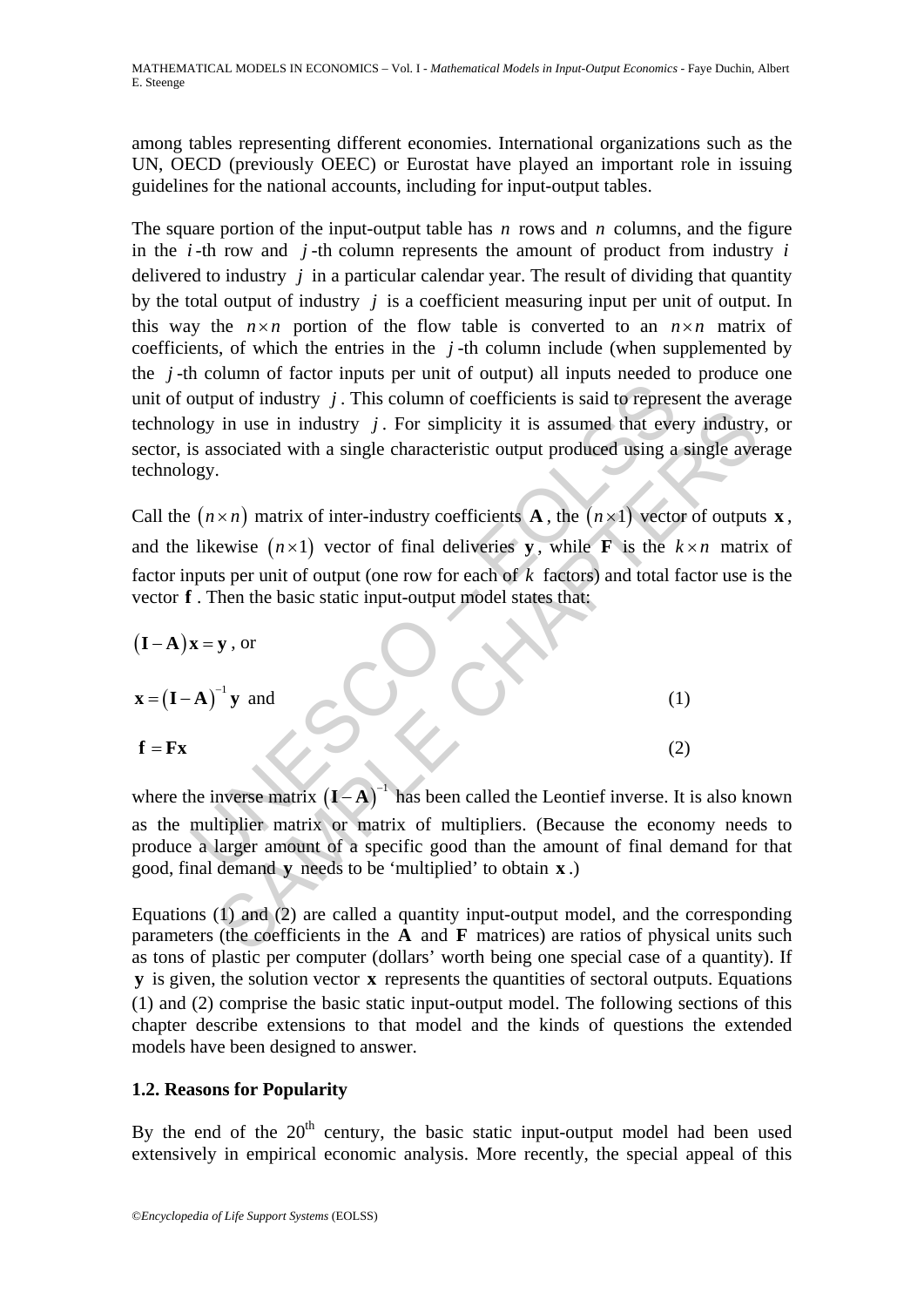approach for environmental analysis has become apparent for reasons that will be discussed below. In the typical case, a rectangular input-output flow table compiled by a statistical office for some past year is available as the starting point for deriving the coefficient matrices, **A** and **F** , and Eqs. (1) and (2) are used to compute the impact on outputs  $(x)$  or on employment (a component of  $f$ ), of alternative hypothetical assumptions about changes in input coefficients ( **A** and **F** ) or in final deliveries ( **y** ). When there is no table, the matrices can be estimated directly from technological information or by starting from matrices for a similar economy. The fact that inputoutput tables are widely available makes the model easy to implement and, in turn, the popularity of the model has encouraged the production of tables that are increasingly detailed and frequent as well as more comprehensive in their coverage, notably including environmental data classified in categories that are compatible with inputoutput accounts.

is environmental data classified in categories that are compattice<br>counts.<br>
supportant assumptions underlie the model given by Eqs. (1) and (2<br>
car function of final demand. Second, in the absence of exogeno<br>
contrary, the buns.<br>
Hot that assumptions underlie the model given by Eqs. (1) and (2). First, one<br>
function of final demand. Second, in the absence of exogenous assumpt<br>
thrary, the input coefficients of matrices  $\bf{A}$  and  $\bf{F}$  r Two important assumptions underlie the model given by Eqs. (1) and (2). First, output is a linear function of final demand. Second, in the absence of exogenous assumptions to the contrary, the input coefficients of matrices **A** and **F** remain constant for variations in **y**. As a consequence of these assumptions, if final demand for all commodities increased by 10%, total required outputs from each sector would also increase by this same percentage. A rationale for the latter, so-called fixed coefficients assumption is that the columns of **A** (and the corresponding columns of **F** ) represent the most efficient technologies (or production functions) available to produce each good, and they are assumed to remain the optimal ones even if there are variations in the composition of final demand. A more realistic rationale is that, while these technologies are not necessarily optimal, they are the ones effectively in place and cannot be quickly changed given the existing stock of fixed capital. In either case, the time period during which real-world technologies will in fact remain the same is limited because new technologies may become available over time and new fixed capital can be put in place. However, for a certain period of time the coefficients can be expected to remain more or less unchanged, and the model can be used to compute the required change in **x** even if **y** changes. (We shall come back to the subjects of linearity and fixed coefficients, starting with Sections 1.2 and 1.5).

The power of this simple model resides in the fact that, while an entry of **A** quantifies a relation between only two industries, each element of the inverse matrix reflects the interdependencies among all industries comprising the economic system. The solution to the basic static model is obtained by deriving the inverse matrix and applying it to the vector of final deliveries. Thus if one element of final deliveries changes, say final demand for cars is cut in half, the model can compute the implications for not only the output of cars but also for the outputs of all other industries, namely steel to make the cars, coal to produce the steel, energy to extract the coal, and so on. This ability to capture indirect effects is one reason for the model's popularity and for the fact that it is incorporated in virtually all empirical economic models that distinguish a sectoral level of detail, including in particular the more elaborate input-output models that will be described below.

For empirical applications, the input-output database is as important as the mathematical model. Most analyses start from tables in money units and devote a great deal of effort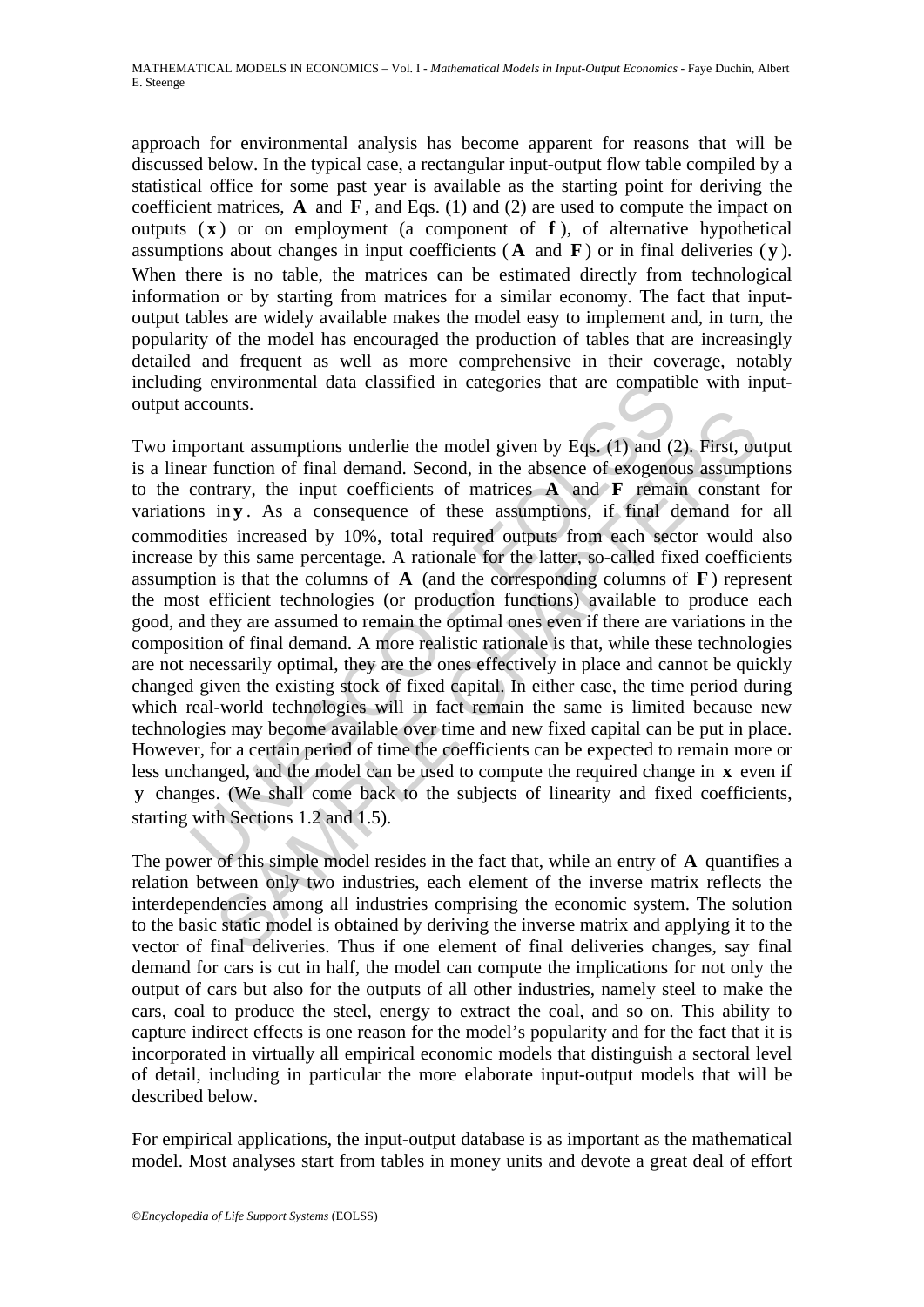to making sure that the total money value of each row is equal to that of the corresponding column before deriving a coefficient matrix. By contrast, Leontief stressed the technological interpretation of each column of coefficients and urged collaboration of economists with engineers and other technological experts to project, column by column, coefficient matrices representing hypothetical changes in technologies in different industries based on information in physical units, such as that developed for the use phase of life-cycle engineering studies. The episodic collaboration of input-output economists with engineers is of long standing, but it has surged and matured dramatically, and is being fostered by several interdisciplinary professional societies, as concerns about the environment have deepened and industrial ecologists and other environmental scientists and engineers have sought to evaluate not only the direct effects but the full, economy-wide impact of alternative technologies governing the use of energy and materials. Input-output models manipulate data in both physical and money units. They capture the direct as well as the indirect environmental impacts of alternative products or processes on the basis of the explicit representation of physical stocks and flows of energy and materials, measured in physical units, through an entire economic system. This is the reason for their value for industrial ecologists.

### **1.3. Physical Model and Price Model**

FreeLs out the function of energy and materials. Input-output models manipulate data in<br>or energy and materials. Input-output models manipulate data in<br>eventic products or processes on the basis of the explicit represent<br> units. They capture the direct as well as the indirect environmental implive products or processes on the basis of the explicit representation ocks and flows of energy and materials, measured in physical units, thromomic The equation  $(I - A)x = y$ , with all variables measured in money units, is used in the vast majority of empirical input-output studies. However, industrial ecologists have incorporated into the input-output database data in physical units representing material flows, inputs and outputs of manufacturing processes, and product life cycles. To fully exploit the power of the model coupled with such a database for evaluating environmental impacts, it is vital to sharpen a few distinctions that often remain unclear. Goods and services were distinguished from resource inputs in Eqs. (1) and (2), respectively. In this section, quantities of goods and services are distinguished from their unit prices, and prices of goods and services from prices of resources and other factors of production. This framework separately tracks all of these quantities and accommodates resource commodities that are priced, either in market prices or through legislation such as carbon fees, as well as inputs or outputs that are not priced, such as fresh water or the discharge of pollutants, as seen below.

Assume in Eq. (1) that each industry's output is measured in a unit appropriate for that sector, such as steel and plastics in tons, electricity in kWh, and computers and automobiles in numbers of standard units (e.g., number of computers of average capability). Some service sector output may be measured in a physical unit, such as the number of visits to a doctor's office; but other sectors may be measured in the money value of output, say dollars' worth of business services. A mixed-unit flow table accommodates variables measured in different units and can be constructed with no conceptual difficulty. In the coefficient matrix **A** derived from such a flow table, the *ij* -th element is equal to the *ij* -th element of the flow table divided by the *j* -th row total. (Note that it makes no sense to calculate the  $j$ -th column total in a mixed-unit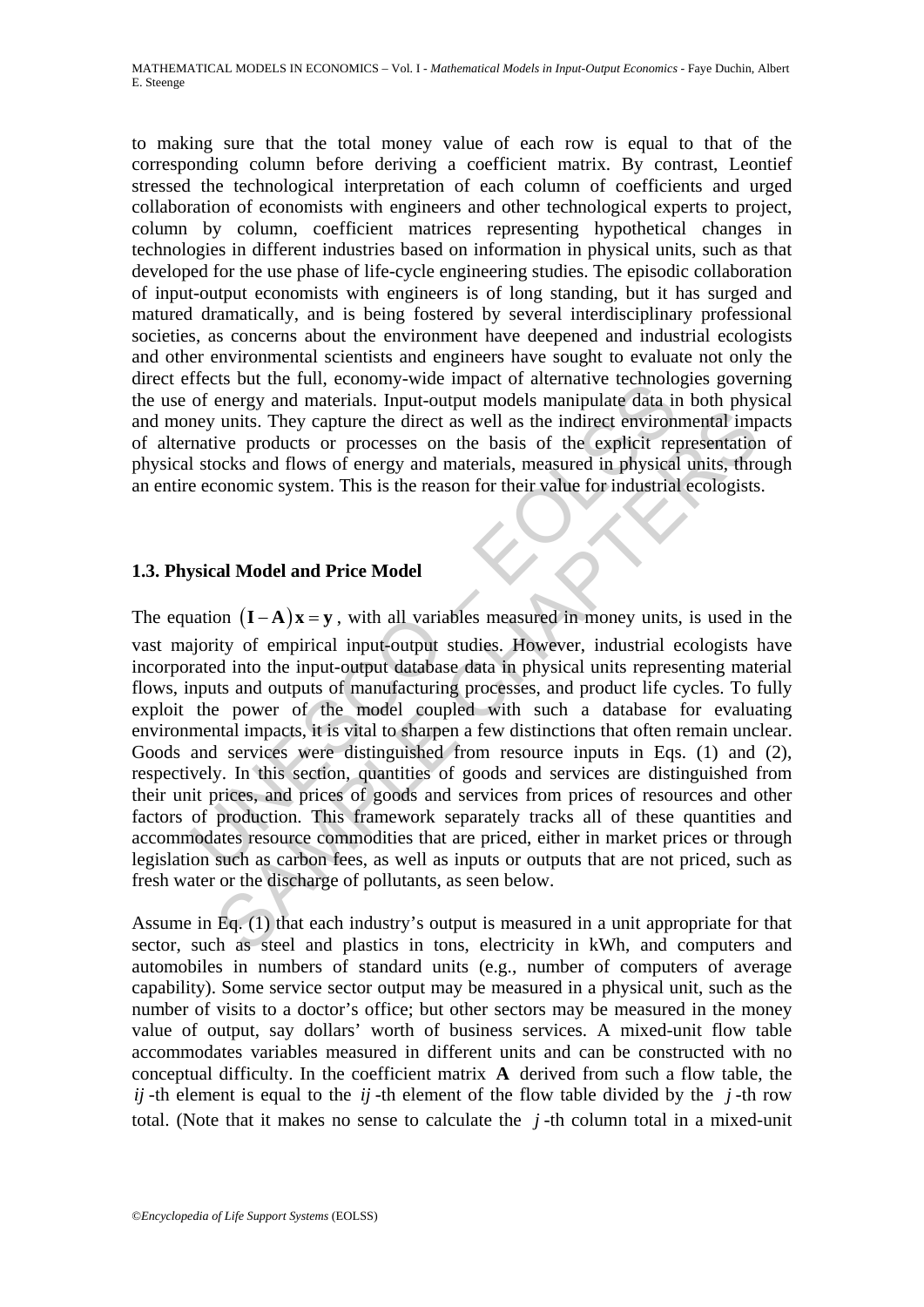MATHEMATICAL MODELS IN ECONOMICS – Vol. I - *Mathematical Models in Input-Output Economics* - Faye Duchin, Albert E. Steenge

table.) A mixed-unit **A** matrix may instead be constructed directly as columns of coefficients.

Equations (1) and (2) comprise an abbreviated form of the basic input-output model. The simplest form of the full model involves two additional equations (where (.)′ indicates transposition):

$$
\mathbf{p}'(\mathbf{I} \cdot \mathbf{A}) = \mathbf{v}' = \boldsymbol{\pi}' = \boldsymbol{\pi}' \mathbf{F}, \text{ or}
$$

$$
\mathbf{p}' = \mathbf{v}' (\mathbf{I} \cdot \mathbf{A})^{-1} = \boldsymbol{\pi}' \mathbf{F} (\mathbf{I} \cdot \mathbf{A})^{-1}
$$
 (3)

 $\mathbf{p}'\mathbf{v} = \mathbf{v}'\mathbf{x} = \boldsymbol{\pi}'\mathbf{F}\mathbf{x}$  (4)

In Eqs. (3) and (4), **p** is the vector of unit prices and **v** is value-added, that is, the total money value of factor inputs per unit of output. If inputs of individual factors are measured in physical units in the corresponding rows of the **F** matrix, such as number of workers or hectares of land per unit of sectoral output, and the unit factor prices are specified by the vector  $\pi'$ , then value added,  $\mathbf{v}'$ , can be substituted by  $\pi'$ **F** in Eqs. (3) and (4).

 $x = \pi^T F x$ <br>(3) and (4), **p** is the vector of unit prices and **v** is value-added, t<br>value of factor inputs per unit of output. If inputs of individ<br>ed in physical units in the corresponding rows of the **F** matrix, s<br>ers or and (4), **p** is the vector of unit prices and **v** is value-added, that is, the ue of factor inputs in the corresponding rows of the **F** matrix, such as num optycical units in the corresponding rows of the **F** matrix, such Equation (3) is the basic static input-output price model, and the components of the vector of unit prices are price per ton of plastic, price per computer, etc. Equation (3) shows the unit price of a good as the sum of the amounts paid out to each one of the factors of production. For a sector whose output is measured in dollars in Eq. (1), for example financial services, the corresponding unit price is simply 1.0. With this equation one can compute the impact on prices of changes in technical coefficients ( **A** ) or in the quantity or price of factors ( $\bf{F}$  or  $\bf{\pi}'$ ), or value-added ( $\bf{v}'$ ), per unit of output. Finally, Eq. (4), called the income equation, is derived from Eqs. (1) and (3): this identity (the GDP identity) assures that the value of final deliveries is equal to total value-added (the value of all factor inputs), not only in the base-year situation for which the data have been compiled but also under scenarios where values of parameters and exogenous variables are changed.

It generally escapes notice that Eqs. (1) and (2) have the attributes of a quantity model when, as is most frequently the case, the outputs of all sectors and even the quantities of factor inputs are measured in money units. One component of the output vector, for example, would be the value of the output of plastic or steel, each figure being the implicit product of a quantity and a unit price, but with inadequate information to distinguish the quantity from the price. Under these circumstances, there is no perceived benefit from a separate price model: all elements of the price vector in Eq. (3) would be 1.0, and the price model is therefore deemed to be trivial. This is an incorrect assessment, however, since the price model can be used to calculate changes in prices associated with changes in **A** or **v**′ (e.g., improved efficiency of energy use might result in an 8% reduction in the price of a dollar's worth of business services from 1.0 to 0.92). When the variables of the quantity model are measured in physical units, the calculated prices are in money values per physical unit.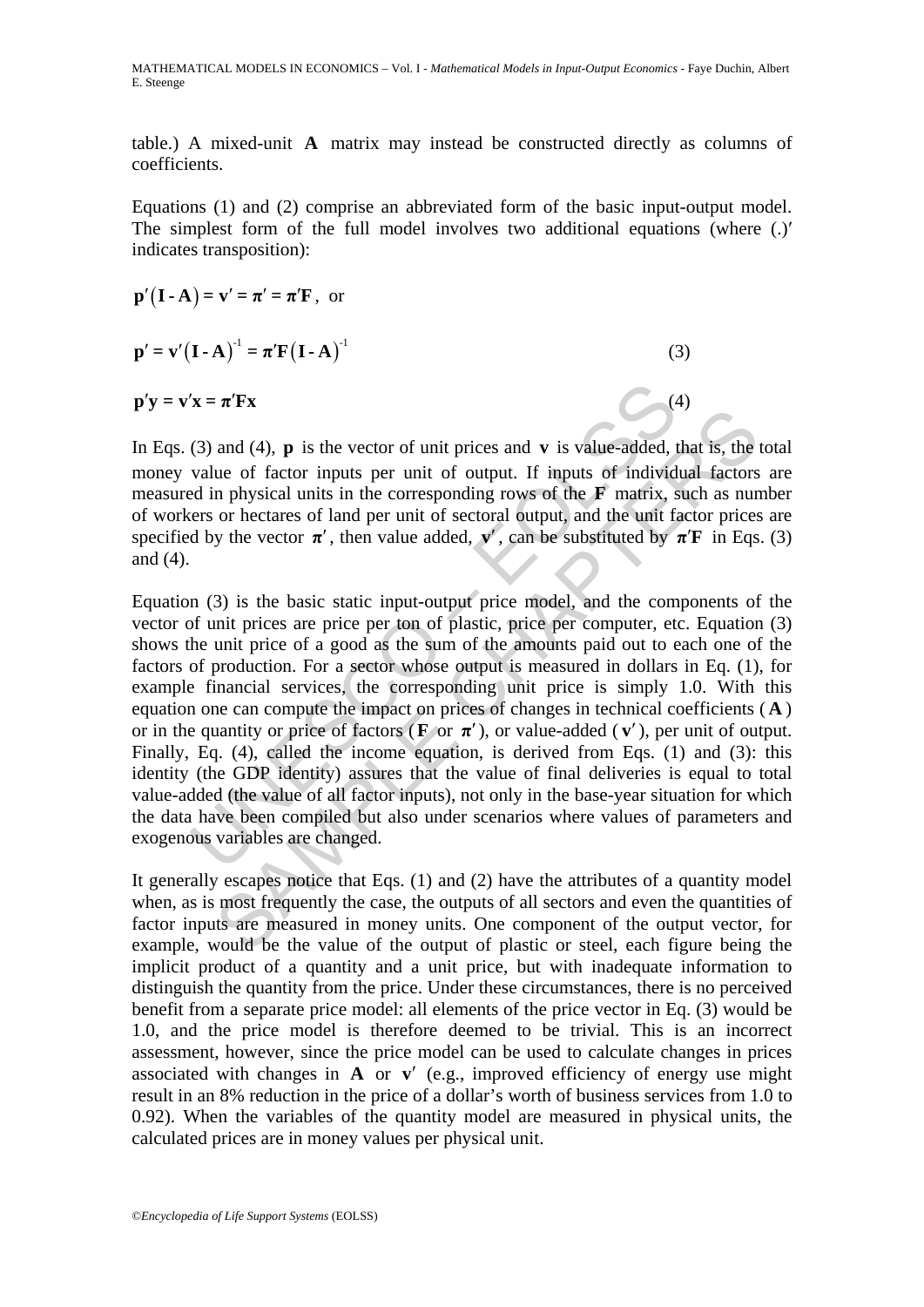### **1.4. Properties of Nonnegative Matrices**

To realize the full potential of input-output analysis, insight into the properties of the model given by equations (1) to (4) is needed, in particular into their economic interpretation. The properties of the input coefficients in the **A** matrix play a central role. Consider the case where **A** has been derived from a flow table by dividing the elements in each column by the appropriate total output. Clearly, if all data in the square part of the table are nonnegative, the result is a square, nonnegative matrix where all column sums are smaller than unity. But suppose **A** was obtained from a compilation of engineering data in physical units. Which properties does that matrix need to possess in order to satisfy the requirements of an input-output coefficient matrix? What is needed is a general theory for the equation system (1) to (4). The theory of nonnegative matrices provides the needed foundation.

is a general theory for the equation system (1) to (4). The theory<br>s provides the needed foundation.<br>tention has been given to conditions that guarantee that the multi<br>f inverse) is strictly positive, i.e., that each elem From has been given to conditions that guarantee that the multiplier matricular behaves is strictly positive, i.e., that each element is positive. Such conditions because basic economic logic would require that an increas Much attention has been given to conditions that guarantee that the multiplier matrix (or Leontief inverse) is strictly positive, i.e., that each element is positive. Such conditions make sense because basic economic logic would require that an increase  $\Delta v > 0$  in final demand in Eq. (1) should result in an increase  $\Delta x > 0$  in total output. If the matrix  $(I - A)^{-1}$  were not strictly positive, this logic could be violated. We can also formulate this result differently, i.e., as an answer to the question whether Eq. (1) always has a solution  $\mathbf{x} > 0$  for  $\mathbf{y} > 0$ . In fact, the study of Eq. (1) has led to a number of equivalent statements about **A** , of which:

1.  $(I - A)^{-1} > 0$ .

2. 
$$
(I - A)^{-1} = I + A + A^2 + A^3 + ...
$$
 (That is, the series  $\sum A^k$  is convergent.)

3. All successive principal minors of  $(I - A)^{-1}$  are positive.

4. There exists a choice of units such that all row sums or all column sums of **A** are smaller than unity.

- 5. A has a dominant eigenvalue  $\lambda$  where  $0 < \lambda < 1$ .
- 1. A related result is:

6. The dominant eigenvalue  $\lambda$  of **A** gets larger if one element of **A** is increased, and λ gets smaller if one element of **A** is decreased.

Statement 2 is important for distinguishing the industries contributing output in different phases of production. It says that output  $\mathbf{x} = \mathbf{y} + \mathbf{A}\mathbf{y} + \mathbf{A}(\mathbf{A}\mathbf{y}) + \dots$ . So the quantity y must be produced, plus Ay which is the vector of input to produce y, etc. Statement 3 is the well-known Hawkins-Simon condition, which assures that each subsystem is productive; that is, each subgroup of industries  $i, j, k, \ldots$  requires less input from the economic system than it produces in terms of outputs. According to statement 4, the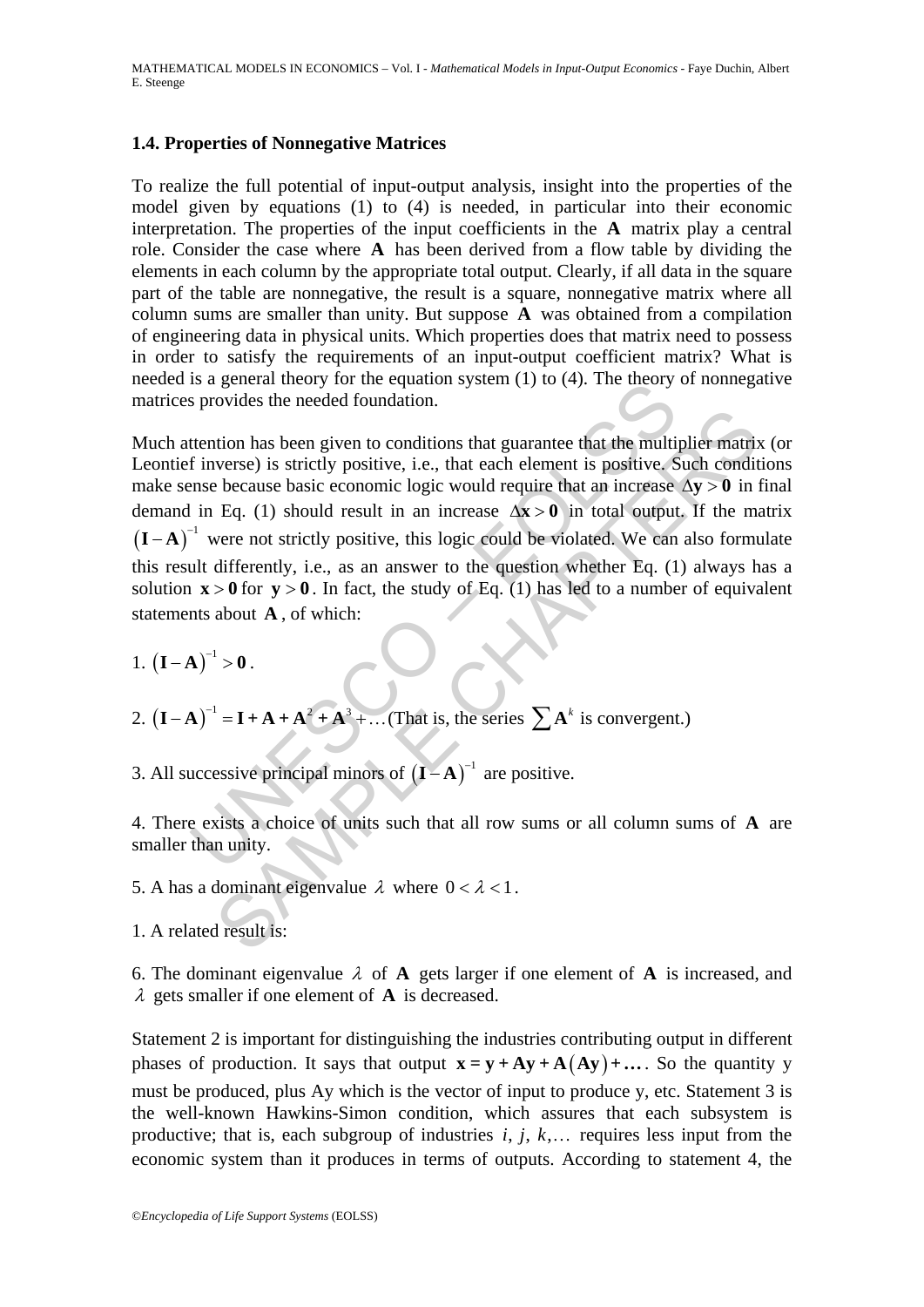Brauer-Solow condition, value-added in each sector is positive in coefficient matrices derived from input-output tables in (nominal) money values. That is, units for measuring physical output are such that each one costs one monetary unit (thus, if the output unit is dollars, the unit price is 1.0 by definition). Assuming that the matrix describes a viable economy, this property assures that if output is measured in any chosen physical units, there exists a set of prices such that each industry has a positive value-added (i.e., revenue left to pay for factor inputs).

In 3), the smaller the net output. The surplus so defined can<br>for growth, devoted to environmental protection, etc. Statement<br>ting the role of technological change. For example, a technolog<br>duces the need for certain inte g the role of technological change. For example, a technological innovation of the section of the need for certain intermediate inputs results in a lower dominary for the new coefficient matrix, leaving more surplus. Imov The dominant eigenvalue  $\lambda$  is a measure of the size of the intermediate outputs produced in the economy in relation to total production. That is,  $\lambda$  indicates the net surplus of an economy in the sense that the larger  $\lambda$  (within the bounds described by statement 5), the smaller the net output. The surplus so defined can be consumed, invested for growth, devoted to environmental protection, etc. Statement 6 is useful for interpreting the role of technological change. For example, a technological innovation that reduces the need for certain intermediate inputs results in a lower dominant eigenvalue for the new coefficient matrix, leaving more surplus. Innovations that are not cost-reducing, on the other hand, will result in a larger  $\lambda$ . An example might be more secure disposal of hazardous wastes; see also Section 3.1. Input-output analysis can effectively identify those industries where increased technological efficiency would have a significant economy-wide impact. Thus,  $\lambda$  is a kind of efficiency indicator in that of two matrices describing two different economies, the one with a larger dominant eigenvalue represents the economy that is less efficient economically although it may have other desirable features. Eigenvalues also play an important role in dynamic models, where they have an interpretation in terms of rates of growth or contraction and profit rates (see Section 3.2).

If the economy does not produce a surplus (i.e.,  $\mathbf{y} = \mathbf{0}$  in Eq. (1)), we are dealing with a closed model of the following form,

### $x = Mx$  (5)

In this special case, **M** has a dominant eigenvalue equal to unity, and total output **x** is the Perron-Frobenius eigenvector of **M** . Solving the model for **x** thus means solving for this eigenvector. The solution provides only the production proportions; the scale has to be determined in other ways, such as external knowledge about the size of certain elements of **x** .

- -

-

TO ACCESS ALL THE **33 PAGES** OF THIS CHAPTER, Visit: [http://www.eolss.net/Eolss-sampleAllChapter.aspx](https://www.eolss.net/ebooklib/sc_cart.aspx?File=E6-154-02-00)

#### **Bibliography**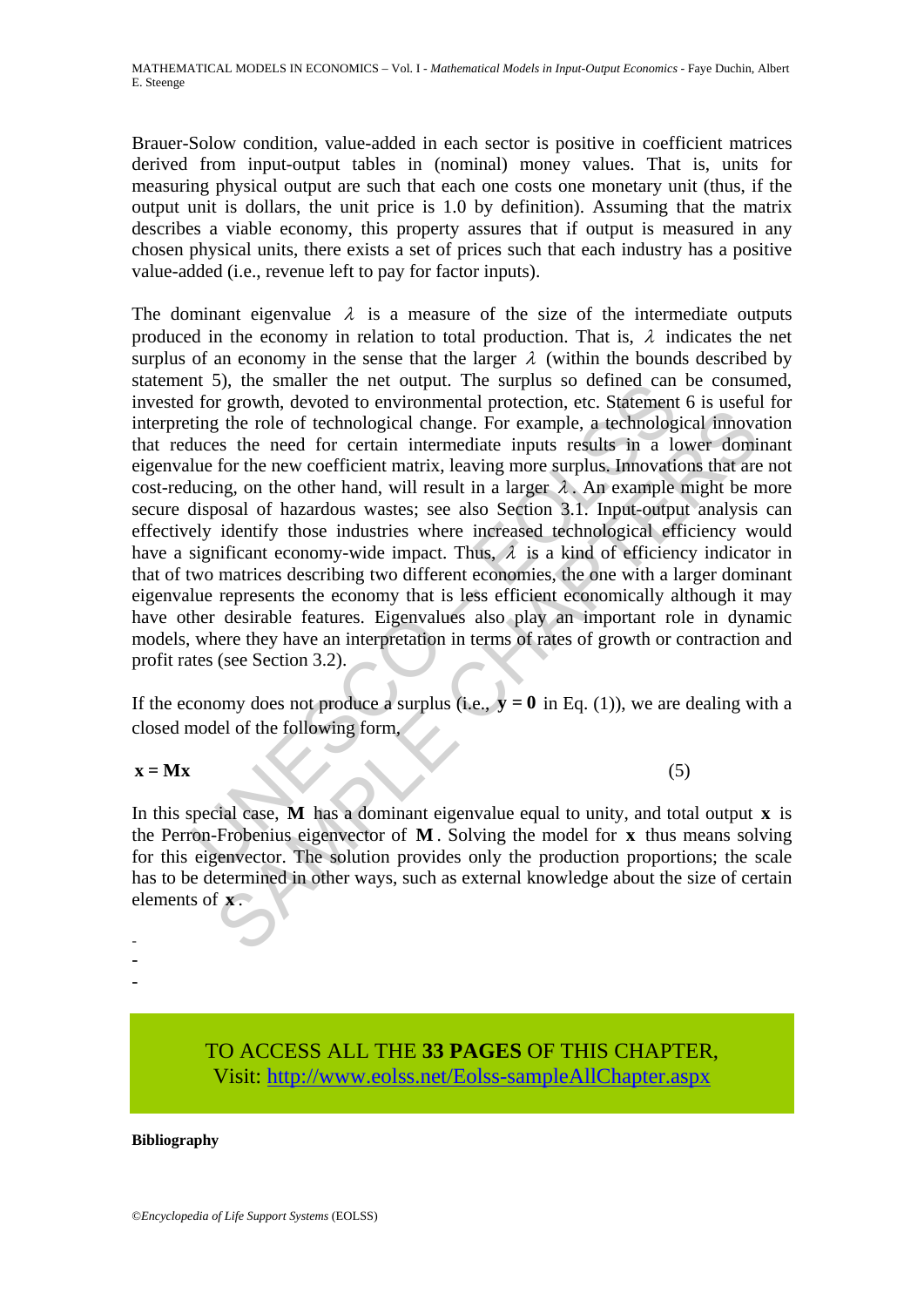Brody, A. 1970. Proportions, Prices and Planning, North-Holland, Amsterdam. [Seminal text on inputoutput models of economic growth].

Chenery, H.B. 1953. "Regional Analysis." In H.B. Chenery, P.G. Clark, and V. Cao Pinna, eds., The Structure and Growth of the Italian Economy, Rome: U.S. Mutual Security Agency. [Introduces fundamentals of the MRIO model].

Duchin, F. 2005. "A World Trade Model based on Comparative Advantage with m Regions, n Goods, and k Factors," Economic Systems Research, 17(2): 141-162. [Trade and prices are based on comparative advantage with factor constraints.]

Duchin, F. 1988. "Analyzing Structural Change in the Economy." In M. Ciaschini, ed., Input-Output Analysis: Current Developments, London: Chapman & Hall. [Close of the basic static model is described for most components of final demand.]

Duchin, F. and G. Lange. 1995. "The Choice of Technology and Associated Changes in Prices in the U.S. Economy," Structural Change and Economic Dynamics, Vol. 6, No. 3: 335-357. [This is a one-region linear program for the United States the analysis of the choice among alternative technologies.]

<sup>1</sup>," Structural Change and Economic Dynamics, Vol. 6, No. 3: 335-357. [The gram for the United States the analysis of the choice among alternative technol<br>F. and D. Szyld. 1985. "A Dynamic Input-Output Model with Assured<br> m for the United States the analysis of the choice among alternative technologies.]<br>
and D. Szyld. 1985. "A Dynamic Input-Output Model with Assured Positive-<br>
Direct, 37: 269-282. Reprinted in H. Kurz, C. Lager, and E. Die Duchin, F. and D. Szyld. 1985. "A Dynamic Input-Output Model with Assured Positive Output," Metroeconomica, 37: 269-282. Reprinted in H. Kurz, C. Lager, and E. Dietzenbacher, eds., 1998, Input-Output Analysis, (Cheltenham: Edward Elgar Publishing Ltd). [The dynamic input-output model with capacity utilization.]

Hubacek, K. and L. Sun. 2001. "A Scenario Analysis of China's Land Use Change: Incorporating Biophysical Information into Input-Output Modeling," Structural Change and Economic Dynamics, 12(4): 367-397. [An example of a mixed-unit environmental analysis.]

Isard, W. 1951. "Interregional and Regional Input-Output Analysis: A Model of a Space Economy," Review of Economics and Statistics, 33(4): 318-328. [A fundamental contribution to regional analysis and in particular the IRIO model].

Jorgenson, D.W. 1998. "A Dual Stability Theorem," In D.W. Jorgenson, Growth, Econometric General Equilibrium Modeling, Vol. I, 1-8.: Cambridge, Mass., MIT Press. [Discusses stability problems of the dynamic Leontief models].

Jorgenson, D.W. 1998. "The Structure of Multi-Sector Dynamic Models," In D.W. Jorgenson, Growth, Econometric General Equilibrium Modeling, Vol. I, 41-60.: Cambridge, Mass., MIT Press. [Discusses multi-sector generalizations of Keynesian type models].

Julia, R. and F. Duchin. 2007. "World Trade as the Adjustment Mechanism of Agriculture to Climate Change," Climatic Change. [An example of a mixed-unit environmental analysis in a world trade model.]

Konijn, P.J.A. 1994. The Make and Use of Commodities by Industries; On the Compilation of Input-Output Data from the National Accounts. University of Twente, Enschede. [Provides a link between National Accounting Systems and input-output modeling].

Leontief, W.W. 1970. "Environmental repercussions and the economic structure: an input-output approach," Review of Economics and Statistics, 52, 262-271. [Introduces environmental pollution and abatement activities into the input-output structure].

Leontief, W. 1970. "The Dynamic Inverse." In A.P. Carter, and A. Brody, eds., Contributions to Input-Output Analysis: Proceedings of the Fourth International Conference on Input-Output Techniques, Vol. I: 17-46.: North-Holland Publishing Company. [The dynamic inverse matrix is presented.]

Leontief, W. 1937. "Interrelation of Prices, Output, Savings and Investment: A Study in Empirical Application of Economic Theory of General Interdependence." Review of Economic Statistics, 19(3):109-32. [One of the pair of articles introducing input-output economics.]

Leontief, W. 1936. "Quantitative Input and Output Relations in the Economic System of the United States." Review of Economics and Statistics, 18( 3):105-25. [One of the pair of articles introducing inputoutput economics.]

Leontief, W.W. and D. Ford. 1972. "Air pollution and the economic structure: empirical results of inputoutput computations." In A. Brody and A.P. Carter, eds., Input-Output Techniques, Amsterdam: North-Holland, 9-30. [Presents calculations on the basis of the Leontief environmental model].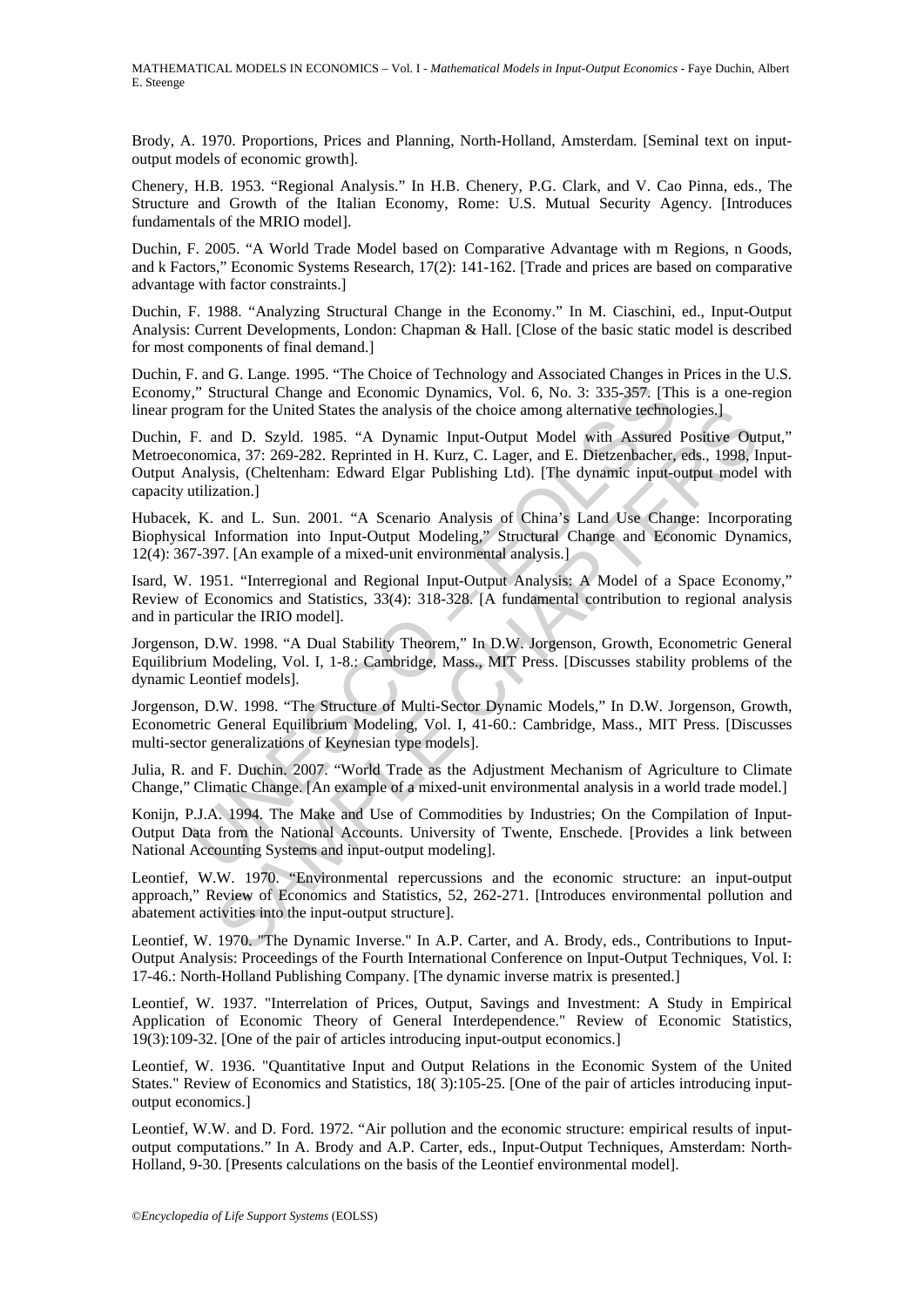MATHEMATICAL MODELS IN ECONOMICS – Vol. I - *Mathematical Models in Input-Output Economics* - Faye Duchin, Albert E. Steenge

Miller, R.E. and P.D. Blair. 1985. Input-Output Analysis: Foundations and Extensions, Englewood Cliffs, Prentice-Hall. [A basic text on input-output modeling].

Moses, L.N. 1955. "The Stability of Interregional Trading Patterns and Input-Output Analysis," American Economic Review 45(5): 803-832. [One of the fundamental texts presenting the MRIO model].

Polenske, K.R. 1980. The U.S. Multiregional Input-Output Accounts and Model, Lexington, Mass., Lexington Books. [A detailed application of the U.S. MRIO model].

Polenske, K.R. and G. Hewings. 2004. "Trade and Spatial Economic Interdependence," Papers in Regional Science, 83: 269-289. [Links theoretical and applied regional modeling frameworks with a focus on trade and development].

Rose, A. and S.D. Casler. 1996. "Input-Output Structural Decomposition Analysis: A Critical Appraisal," Economic Systems Research, 8, 33-62. [An appraisal of decomposition techniques].

Steenge, A.E. 1978. "Environmental repercussions and the economic structure: further comments," Review of Economics and Statistics, 60, 482-486. [Discusses pricing problems in the Leontief environmental model].

Steenge, A.E. 2005. "Social cost in the Leontief environmental model: rules and limits to policy," In E. Dietzenbacher and Michael Lahr, eds., Wassily Leontief and Input-Output economics, Cambridge: Cambridge University Press. [Discusses the limits to what environmental policy can do].

Steenge, A.E. and M.J.P.M. Thissen. 2005. "A New Matrix Theorem: Interpretation in Terms of Internal Trade Structure and Implications for Dynamic Systems." Journal of Economics, 84, 71-94. [Provides an alternative approach to stability problems of the dynamic input-output models].

Strømman, A. and F. Duchin. 2006. "A World Trade Model with Bilateral Trade Based on Comparative Advantage." Economic Systems Research, 18(3), September. [The world trade model with endogenous transportation and bilateral trade flows.]

Strømman, A. E. Hertwich, and F. Duchin. In review. "Shifting Trade Patterns as a Means of Reducing Global CO2 Emissions: From A Global Objective to Industry-Specific Implications." [Analysis with economic and environmental objective functions and a trade-off curve of cost per increasing increment of carbon reduction.]

#### **Biographical Sketches**

A.E. 1978. "Environmental repercussions and the economic structure: functions and Statistics, 60, 482-486. [Discusses pricing problems eneral model].<br>
A.E. 2005. "Social cost in the Leontief environmental model: rules and Constraints and Shakes and Shakes and Shakes and The Theorem and Thomas Shakes and Innits to policy,"<br>In an Infodel]. The Lostin contribution and Input-Output Cause and Institute Term and M.D.P.M. Thissen. 2005. "A New Mat **Faye Duchin** has been active for many years in developing alternative scenarios about plausible ways to address global social and environmental problems and models and databases for analyzing them. The scenarios are mainly about technological options and household lifestyle decisions. Modeling results describe outcomes including resource use, pollution emissions, incomes and income distribution, and patterns of international trade. Most of this work requires a team of researchers, and she is engaged increasingly with interdisciplinary teams that are geographically dispersed.

Faye Duchin is a professor of economics at Rensselaer Polytechnic Institute in Troy, New York, and was previously at New York University, where she collaborated for many years with Wassily Leontief and succeeded him as Director of the Institute for Economic Analysis. She is involved in building new research networks through leadership positions in several interdisciplinary professional societies and scholarly journals. At the present time she is especially active in the integration of input-output economics and industrial ecology to address challenges of sustainable development, mainly input-output models of economies and engineering-based life cycle analysis. She is a Visiting Professor in the Program in Industrial Ecology at the Norwegian University of Science and Technology.

**Albert E. (Bert) Steenge** studied economics and econometrics at the University of Groningen, the Netherlands. After graduating in 1970, he became a staff member at the Econometric Institute of this University. During that time he became familiar with input-output (I-O) analysis. It somehow seemed to offer the 'right' level of abstraction for policy and structure to meet. In addition, the long intellectual history of I-O provided much insight and inspiration.

In 1986, he was appointed Professor of Economics at the University of Twente in Enschede (Netherlands), teaching a wide range of courses. In addition, he published extensively on mathematical